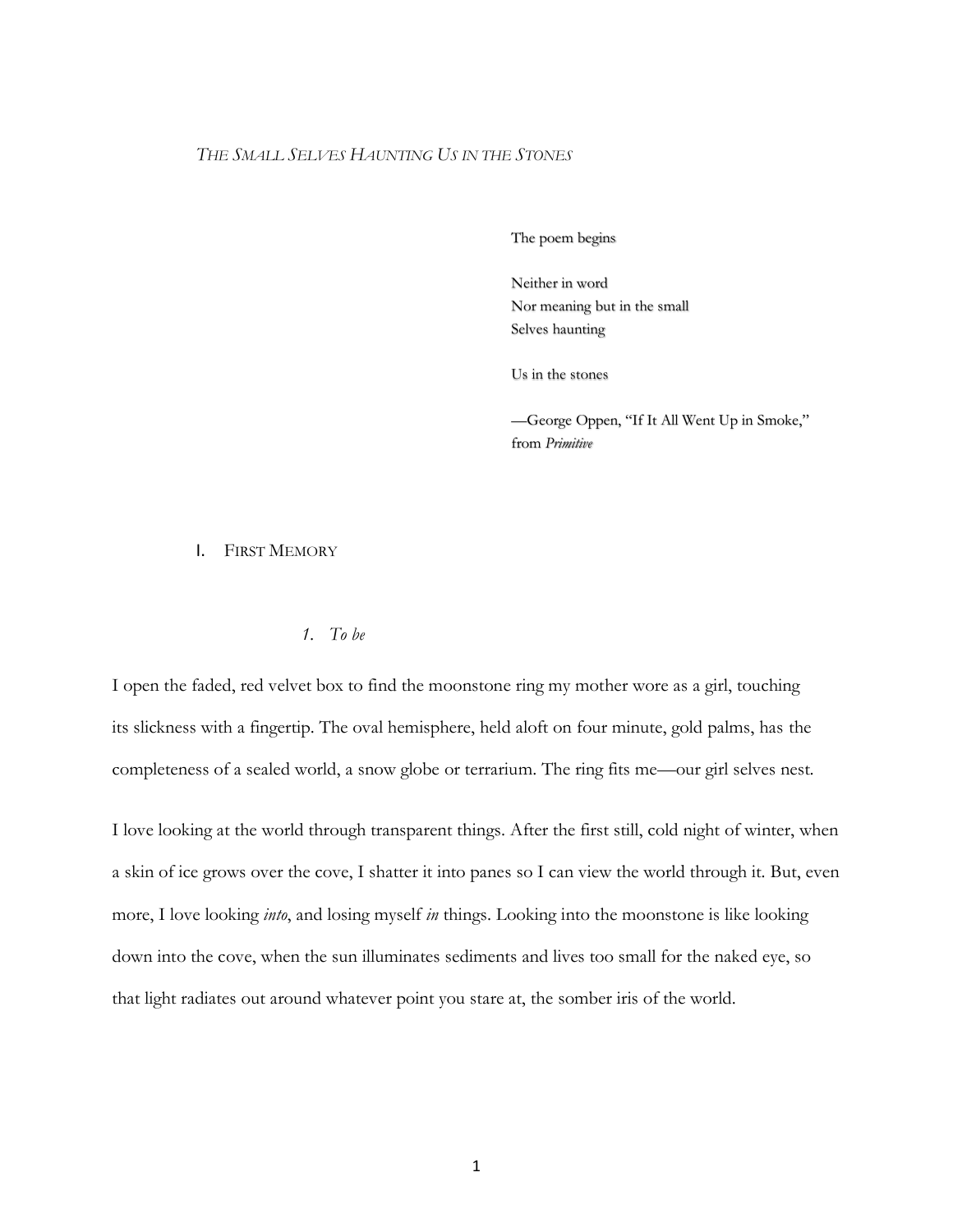My mother teaches me to look for moonstones among the small nuggets of rosy feldspar and smoky quartz on the beach. Like my mother, my head is usually bowed; I am looking for something rare.

If she were to be a stone, my mother would be the moonstone with its everywhere, ungraspable light.

# *2. She is*

Lily, do you have any memories of Nana before her dementia?

I remember her standing on the shore. She seemed very tall, standing like this, with her hands clasped behind her back. Tall and like a queen. She was looking out over the water, but then she turned to smile down on me, and I saw your face in her face.

How do you know this is *before* her dementia?

Her hair isn't long.

# *3. She is being*

Reaching through the rails of the hospice bed to stroke her hand, my wrists remember the bars of the hospital crib.

The crib is strange, a trap or cage. I've been sleeping in a bed since my mother came home with the baby a year ago. I'm reaching through the bars for her; I'm grasping them to climb. My mother is explaining that I need to stay in the crib. She sits on the edge of a cot, in her pale blue, crisp nightgown. Her voice is an unhurried heartbeat.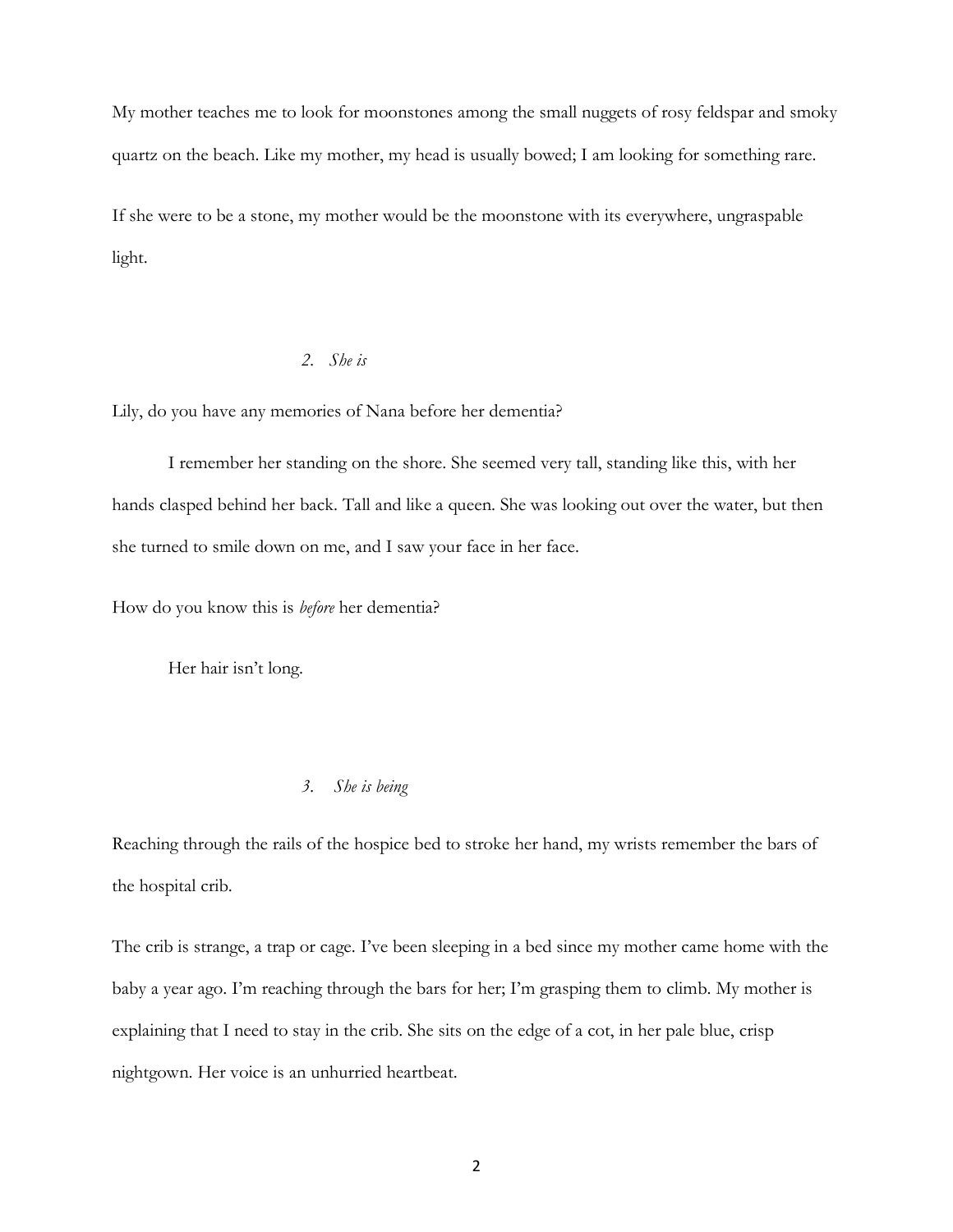I remember the slide's hot tongue on the backs of my thighs, then tumbling through air. I was limp when she gave me to my father, who cradled me in the back seat of a bystander's car as they sped to the emergency room. She had to stay behind with my baby brother and older sister; she couldn't know my father dug the dirt out of my mouth, and I began to breathe.

My sisters and I sit with my mother long into the night. My youngest sister looks at her with naked yearning. *I used to sit on her lap and press my ear into her chest. I just want to hear her heartbeat one more time*. My older sister and I lower the bars of the hospital bed, and Liza sits carefully, then leans over and places her head between our mother's breasts, rubbing a fold of her nightgown between the fingers of each hand.

I take hold of my mother's finger, and we walk down to the viewing window to see the tightly wrapped newborns sleeping in clear basinets. My first memory: the newness of having her all to myself.

## *4. She was*

The coma sealed her off completely. But all my life I had wondered what was going through her mind. She often sat this way, eyes closed but a tiny crease of concentration between them. She always appeared to be listening.

Her journals reveal the parts of her—candid, fierce, and contrary—that she rarely shared. Once a year, when I visit my father, I steal them away to the cabin and read late into the night; in the silence, an owl call is the gentlest eddy. I walk the bridge of her words back to her, toward her voice; I pour her mind into my mind's vessel.

*I have never, I realize now, not been depressed. Occasionally I feel extreme pleasure for the moment—a grandchild's birth, other momentous occasions—but as for being joyful on a regular basis, it is so foreign to me. I slip so easily into*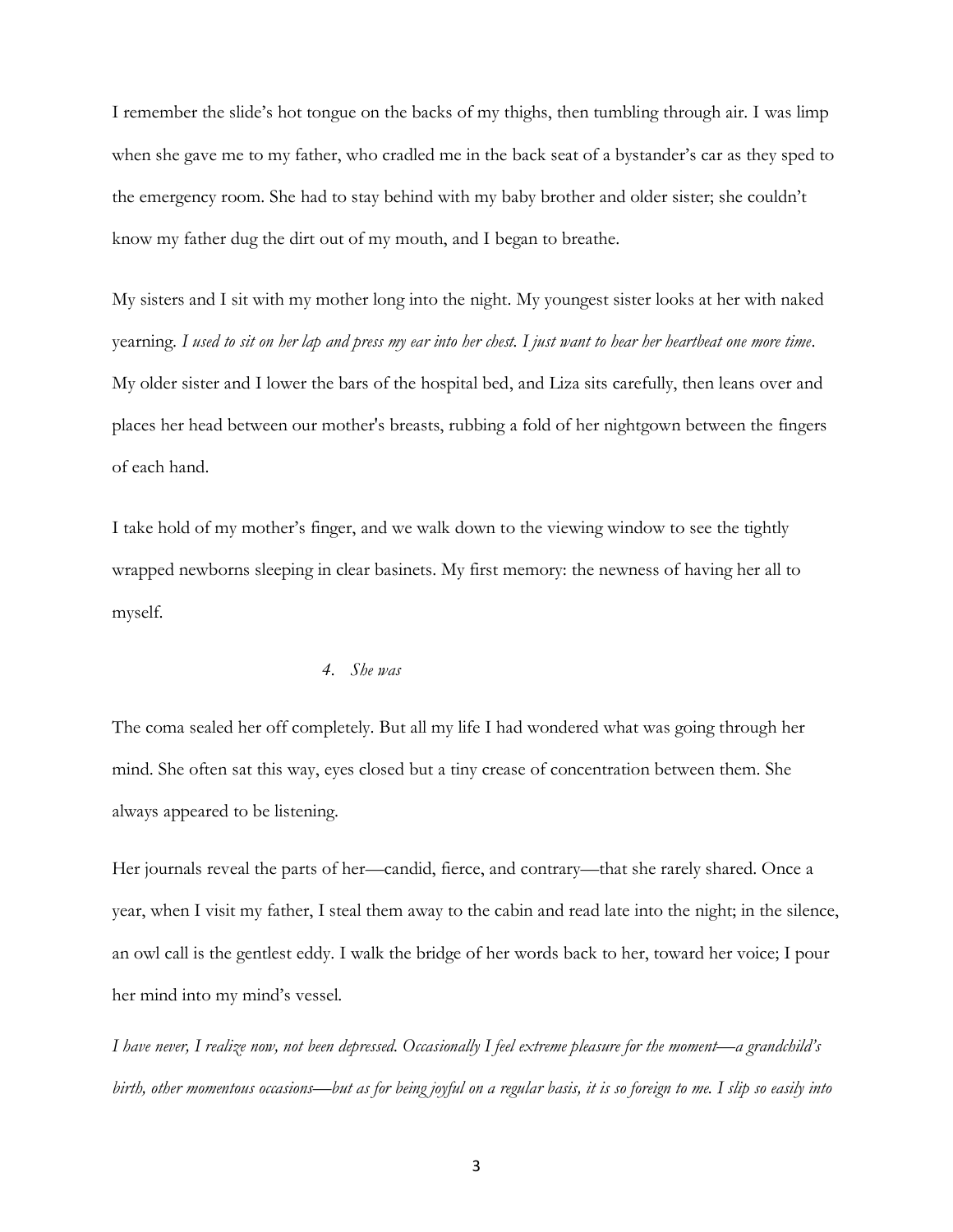*a safety zone—a limbo where I don't have to deal with anything. Even the birth of our own babies didn't evoke the kind of passionate feelings I see in others. My mind is always on guard—against what?*

In her journal, she repeatedly describes herself as *numbed down*. Was this, then, the quality that allowed me to recognize her as my mother, as my safety, the way a newborn can distinguish the odor of its mother's skin?

Once, when her father found in her room a folder of clippings from fashion magazines—pretty dresses, hairstyles, instructions for giving oneself a manicure—he erupted in rage, then ripped the folder out of her hand. She never saw it again. In her journal, she describes sitting on her bed, losing all sense of time, repeating what became her mantra *I don't care I don't care I don't care I don't care—* 

## *5. She was being*

As a toddler, my mother leaned upon the door handle of the moving car as it went around a curve, and tumbled into the gutter.

I knew her scars intimately. Quiet as a shadow, I would watch her pencil a bridge over the sunken, shiny road parting the arch of her eyebrow. One nostril had been torn, and the family doctor had rejoined the cartilage with crude stitches, the mismatched edges healing to a ridge.

She saw these scars as proof her parents hadn't valued her. That when she was broken, she was clumsily patched up. Cinder and gravel from the winter shoulder would occasionally surface through her skin, even in middle age. Unassimilable grit of her past.

In my research, I read *Dementia is thought to be more common among those who have suffered a traumatic brain injury in early life*.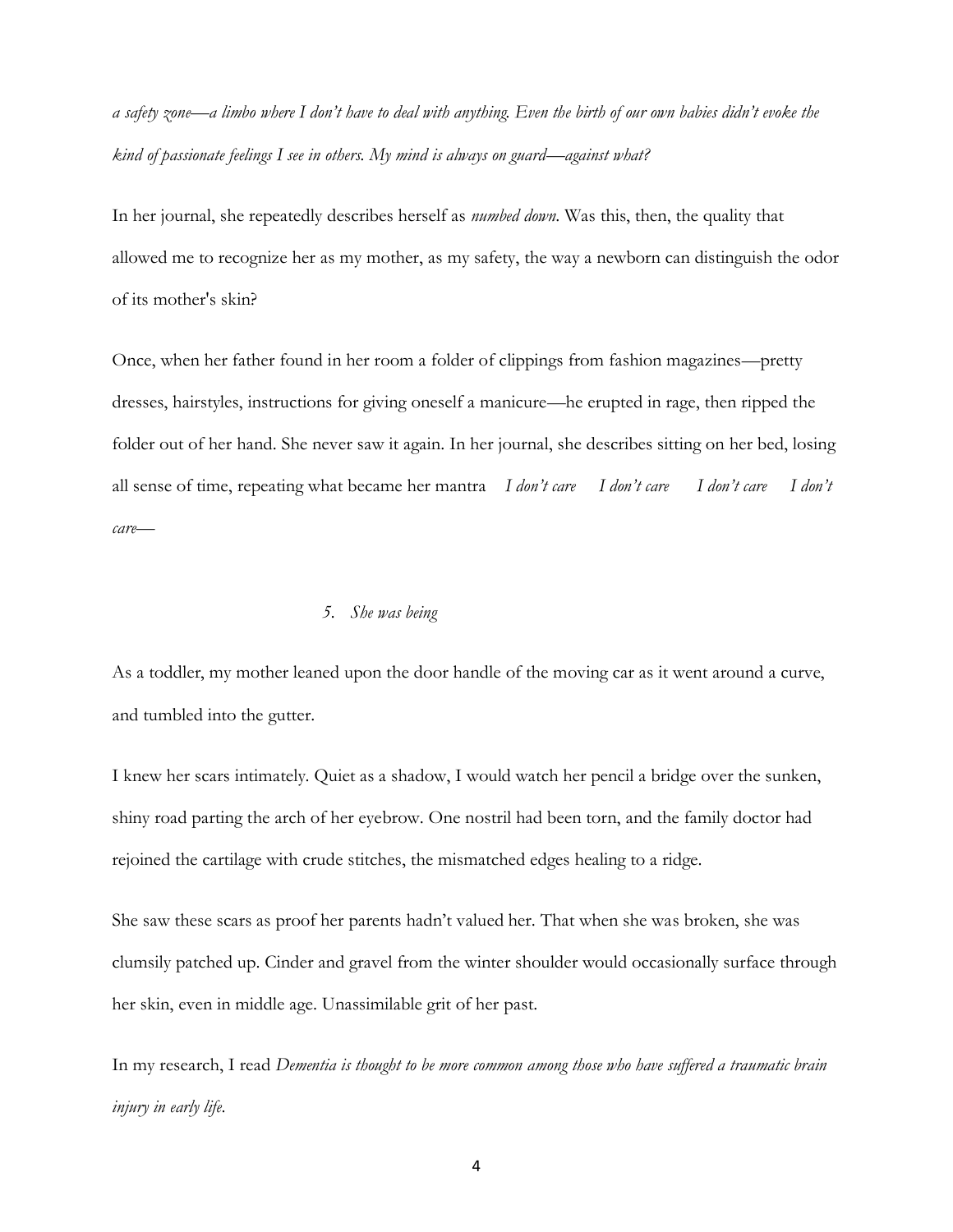#### II. FIRST, MEMORY

#### *6. She has been*

When her father died, she repossessed the album he made of her childhood, padded with newspaper clippings reporting her swimming wins, race times, and diving scores. In each clipping, her father has encircled her name and his own carefully in red ink.

She stands on a box set on the silvery planks of the Shennecossett boat house, flanked by the second and third place girls. A lock of damp hair, dark and solid as if carved of mahogany, curls over her brow; her body's planes curve with muscle. She stands at attention, pressing her thighs together, her arms rigid at her sides. Resentment, shyness, and a hunger for attention smolder in her prematurely womanly face. Her father, her swim coach and head of lifeguards, is behind the camera. In summer, he woke her at dawn to swim a compulsory mile in the frigid waters of the Long Island Sound.

He's captioned many of the photographs: *Janie modeling for Daddy* [my mother at four, wearing an eyelet dress and black patent leather shoes] *Janie's still winning and still pretty to look at* [my mother holding a trophy in each hand] *How I loved her* [a series of photos of my mother as a voluptuous fourteen-year-old, the straps of her bathing suit pushed down off her shoulders]. This caption is written in shaky block letters.

I leaf through the pages in reverse to return to the beginning of her life. My mother is an infant, so young she cannot even hold up her head. Her cheek creases and her lips part, pressed against her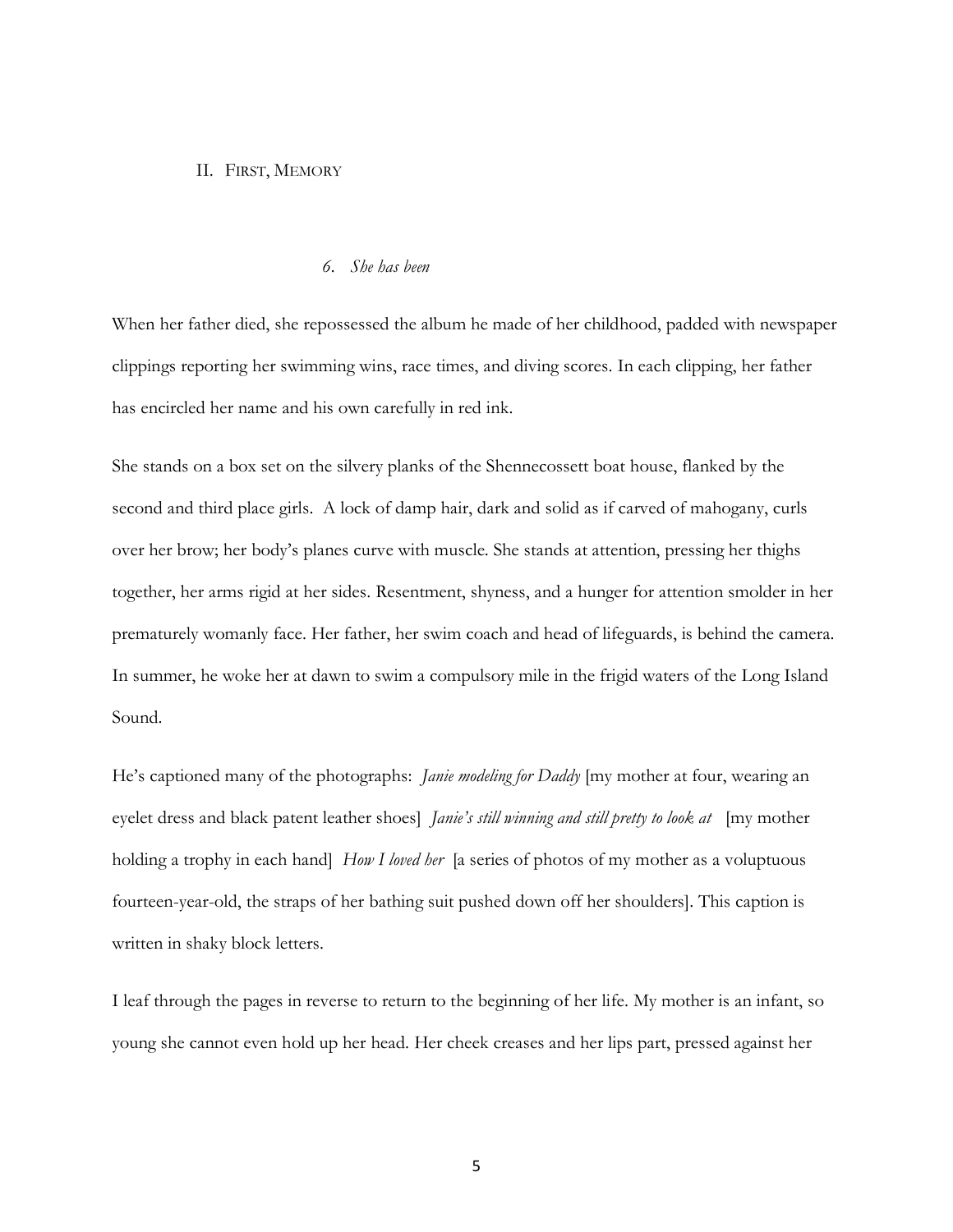father's shoulder. We look up at the dark shock of her hair, at his deeply tanned neck. His back, clothed in a thin white t-shirt, is a muscular shield swelling to fill the frame.

# *7. She has been being*

In a notebook, I find a square of pale green paper with the faintest penciling:

*A cry—I turn to comfort, to hold and someone else is there—my role is someone else's now—how can it be—20 years slip away—I'm a young mother now a reflection of my own mother appears at the door.*

Her firstborn, my older sister, had given birth. Her distilled, minimalistic meditation reveals that time was fluid for her—that she easily became "lost in time," whether in an earlier age in her own life or in other lifetimes. That she had difficulty distinguishing another's emotions from her own, the empath's plight. But perhaps most importantly, in papers like this that filled her desk and in the five journals written in her fluid, lilting hand, I discover proof of what I'd always suspected: that she had the mind of a writer, and that I got this gift from her.

# *8. She had been*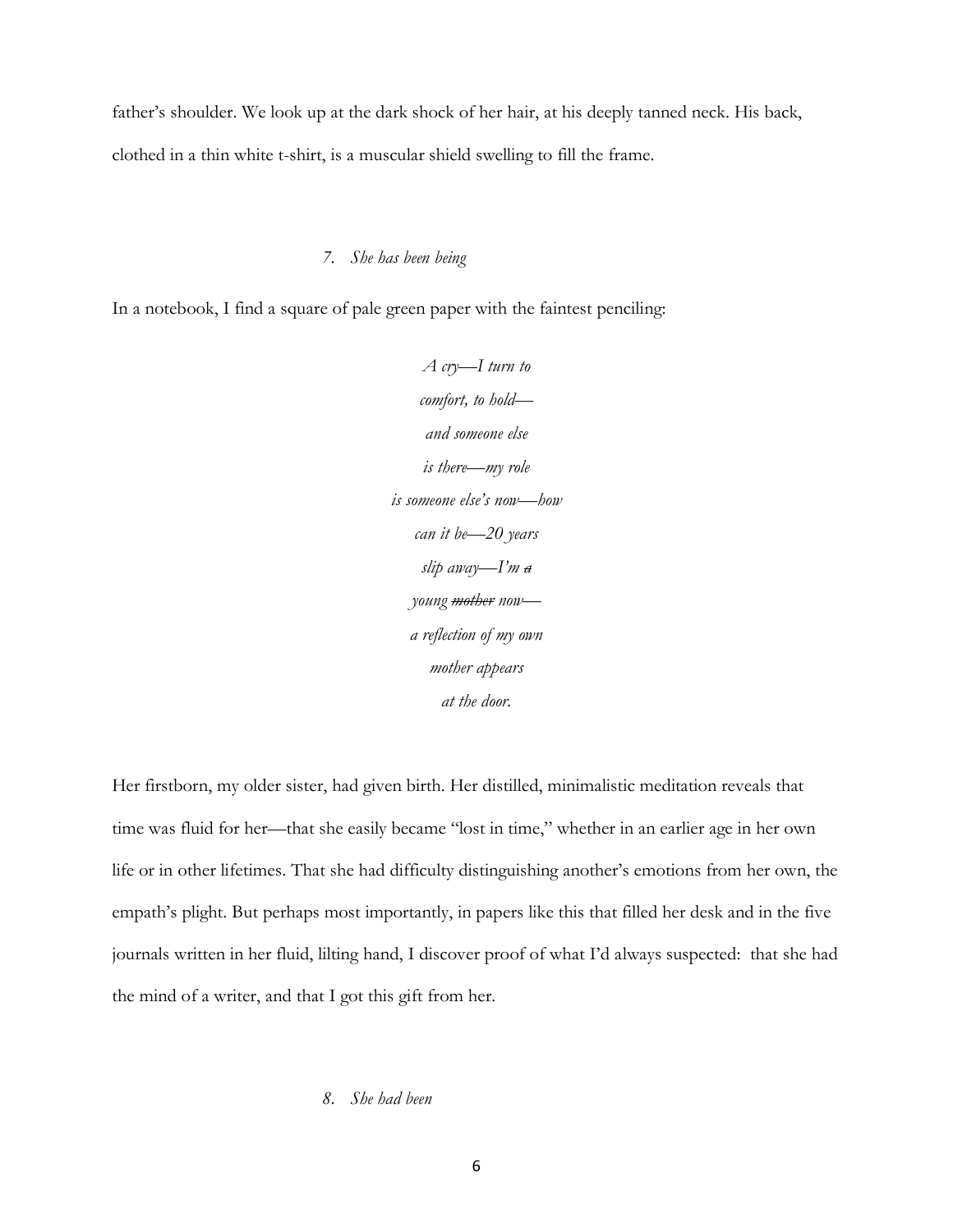The morning of my first day without a mother, I find a cupped stack of snapshots on the glass topped dining table. Next to them, my mother's braid, the ends banded, enclosed in the plastic bag supplied by the cancer charity. I had held the cord as my sister's scissors chewed through the layered velvet of its body.

It takes me hours to write her obituary. I have to touch her braid; I'm compelled to examine this collection of photographs, all new to me. Here is my mother as a toddler, barefoot, her ruffled pinafore slipping off a tanned shoulder. She smiles impishly, leaning and looking to the side as if about to dash off, the ends of her curls sun-bleached, the skirt of her dress blown back in a breeze.

She had been whole; she had been joyful.

In a vertiginous instant, I'm her mother. It's not too late to prevent her from being damaged. I slip this photograph into a pocket of my poetry notebook. Later, when no one's around, I open her braid and remove a lock of hair. I coil the lock and place it and the photograph in a cellophane envelope. I'm not ready to let go of her body entirely. For weeks I take the envelope out of my notebook many times a day, opening its flap to see if I can still catch her body scent, which my sister claims I share.

In my journal, in place of a date, I write *this is the fourth day without a mother in the world the ninth day without a mother in the world the twentieth day without a mother in the world* 

Lily develops an intense anxiety. If she can't hear my presence in the house, she calls out for me, and sometimes runs, retching with sobs of terror, into the garden to find me.

# *9. She had been being*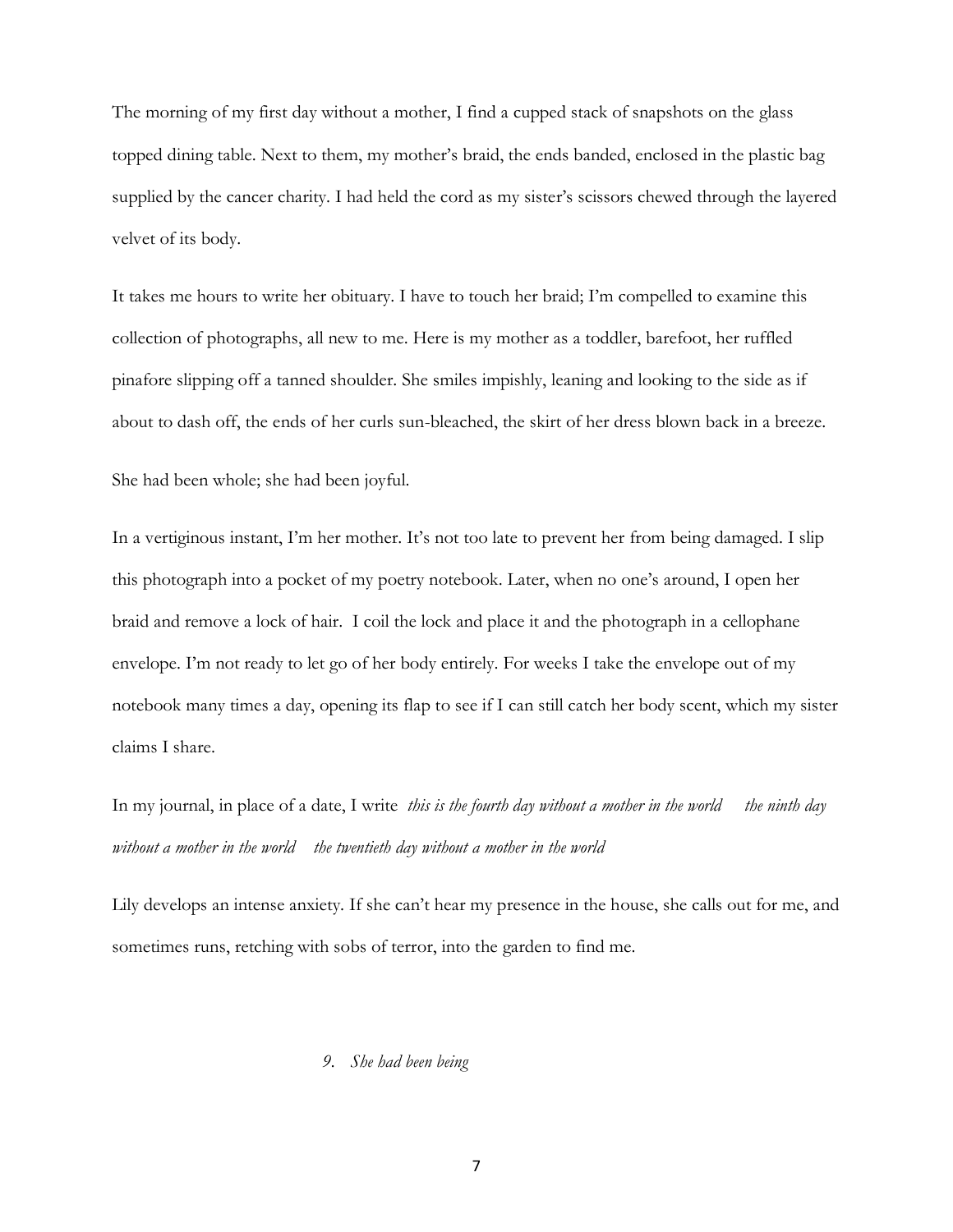When I told her my wedding would be in Los Angeles, where my in-laws resided, my mother acquiesced dully. A few days later she called to tell me she could not afford, physically or emotionally, to make the trip.

I pleaded with her, using all the arguments at my disposal to induce her to change her mind. Pressure only hardened her against me. My father came alone.

In her journal, she is indignant at my inability to recognize her fragility in the wake of her mother's death, or how the cross-country flight would intensify the pain of her fibromyalgia. She thinks I'm capitulating to his family, putting their needs before my family's own.

The night of my wedding, she had a nightmare: a man batters his way through the bedroom door, lifting a long blade in his hand. A memory surfaces: a phallus, pale, disembodied, coming toward her in the dark.

All my life my mother had called her father her lifesaver, the only parent to show her affection. All my life she had been telling us, blank-faced as if hypnotized, that they had played a game in which she sat on his hips as he lay on the floor.

We began to notice problems with her short-term memory; she would make the same dinner three nights in a row. She'd make a pot of coffee and then ask, brightly, gratefully, *Oh how wonderful! Who made the coffee?* 

After years of suppressing her memories, it seemed she had damaged her ability to form memories of the immediate past.

In her file, the neurologist attributes her memory issues to the trauma of recovering the truth.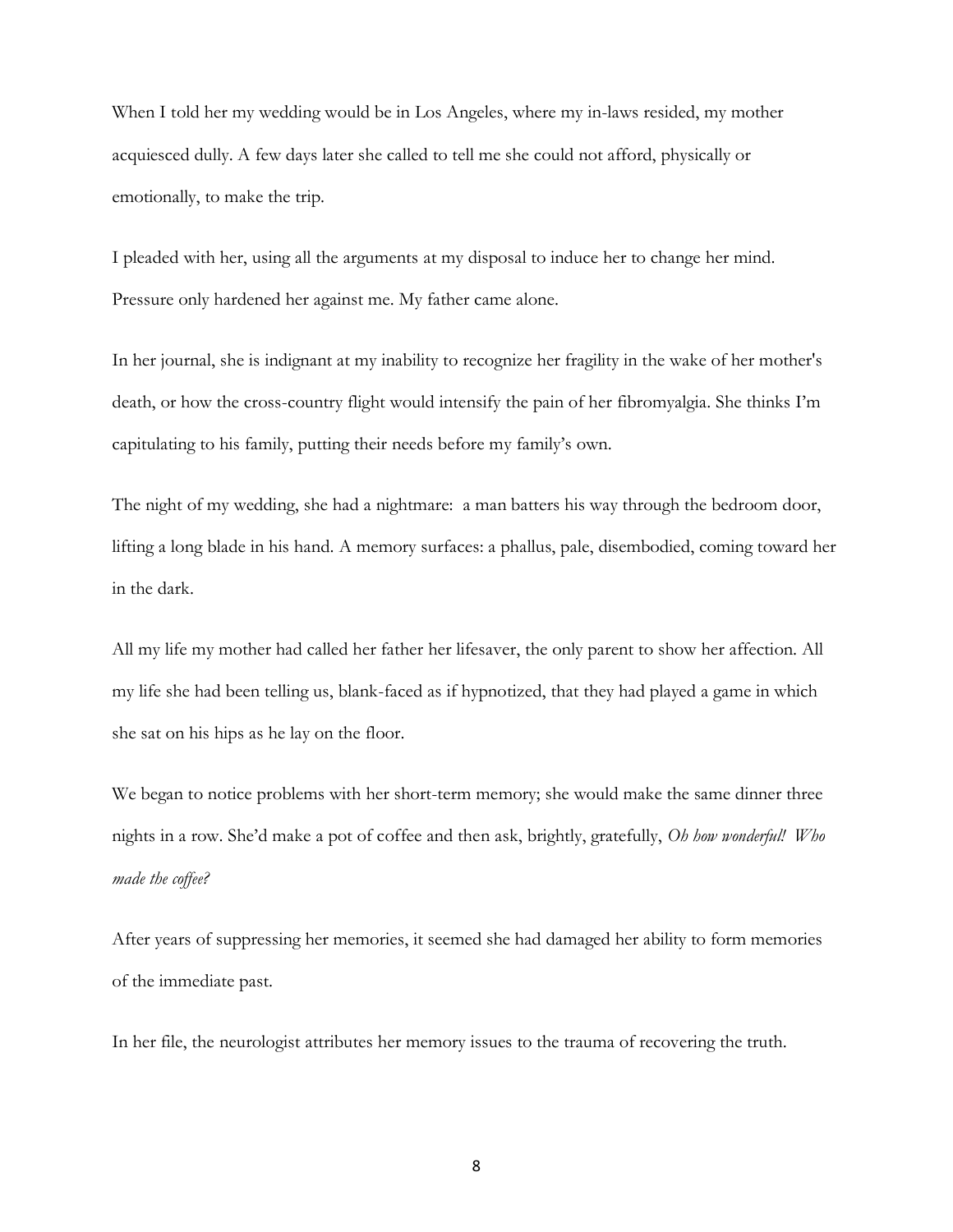#### III. MEMORY STONES

# *10. She would be*

In Florida, my mother would wade into the surf, feeling her way along wave-planed limestone knubbly with shell; when the foam drew back she would scan the stones for net weights or tools. In Connecticut, she'd crouch on the shore, prying up stones, scanning for the cutting edge or the groove worn by a thumb or fingertips. *In another life*, she used to say, *I'd be an archeologist*.

When she found an intriguing stone, she'd grip it and turn it to feel how it fit her hand. She would attend to it, inclining her head slightly, as if the stone were imparting its residual human energy or charge of natural holiness.

I asked her, once, if there was a chance she had a Native American ancestor. Yes, she said, suddenly present and fluent during a phone conversation in which she had deferred to my father's flawless grasp of their daily narrative. Her grandmother claimed to be descended from an upper New York State tribe. She had a broad, somewhat flattened, hooked nose, and wore her white hair, which she never cut, in two braids coiled upon her head.

## *11. She would have been*

Plastic bins filled the entire space under my parents' king bed in Florida; then the stones overflowed into the wild area of saw palmetto in the corner of their yard. Six or seven years before she died, she decided to photograph them. She selected her prized artifacts, arranging them on a square of dark blue felt.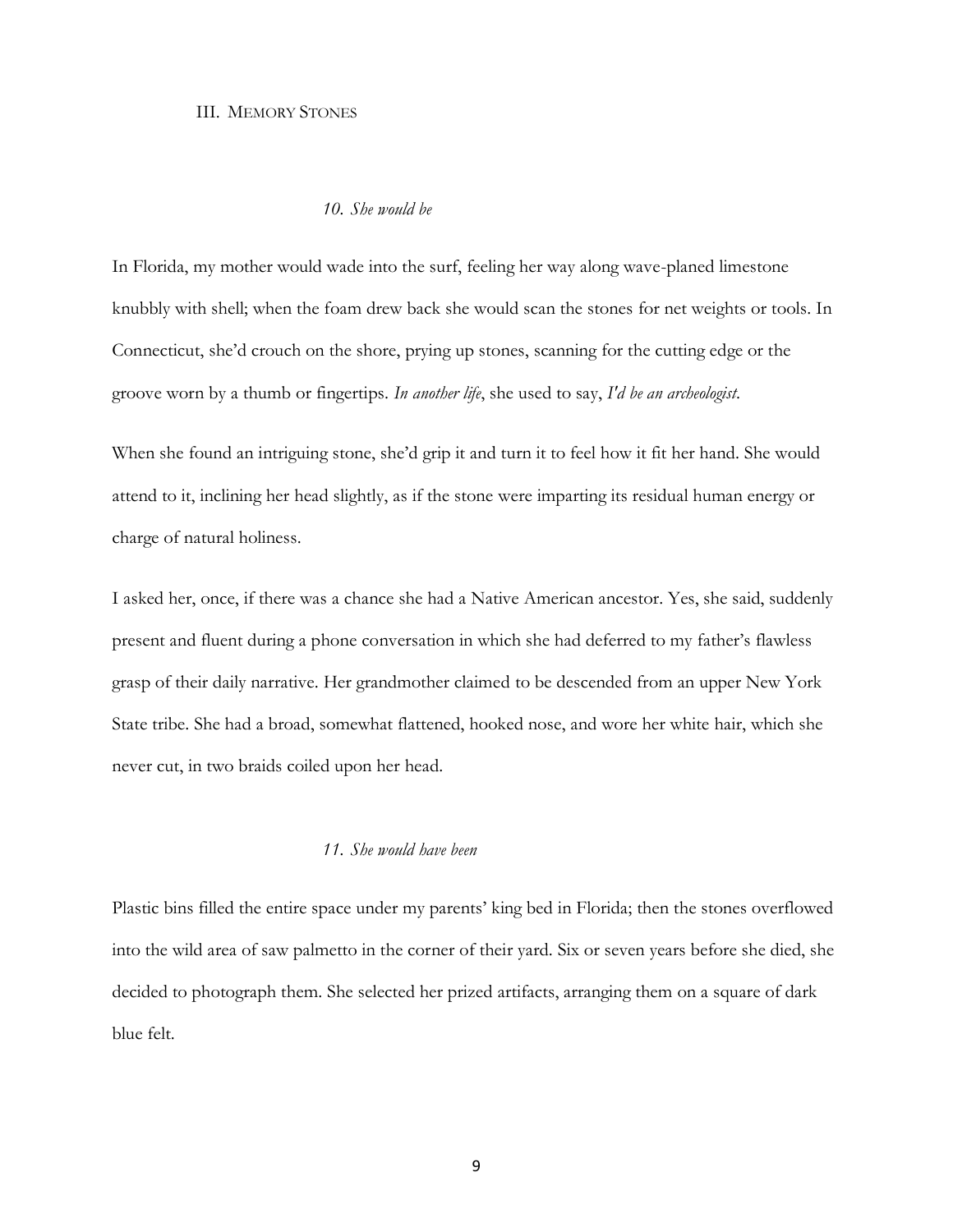I found the photos on her computer when I was looking for pictures of my children. A thief in an artist's studio, I transferred the images to my memory stick. I had no context for these portraits in stone, but I instantly recognized them as an artistic expression. Only later did I notice the quarter placed to show scale.



In each arrangement, the balance of shapes, textures, and responses to light compose a unique utterance.

Her journal describes the project as the attempt to reveal the stones' expressive physicality, as if the image were the medium of communication—a way to translate the stones' language. It was also an act of devotion and reverence. *I love these stones, their shapes in my hand, their soft warmth and ancientness. They speak to each other. They speak to me.*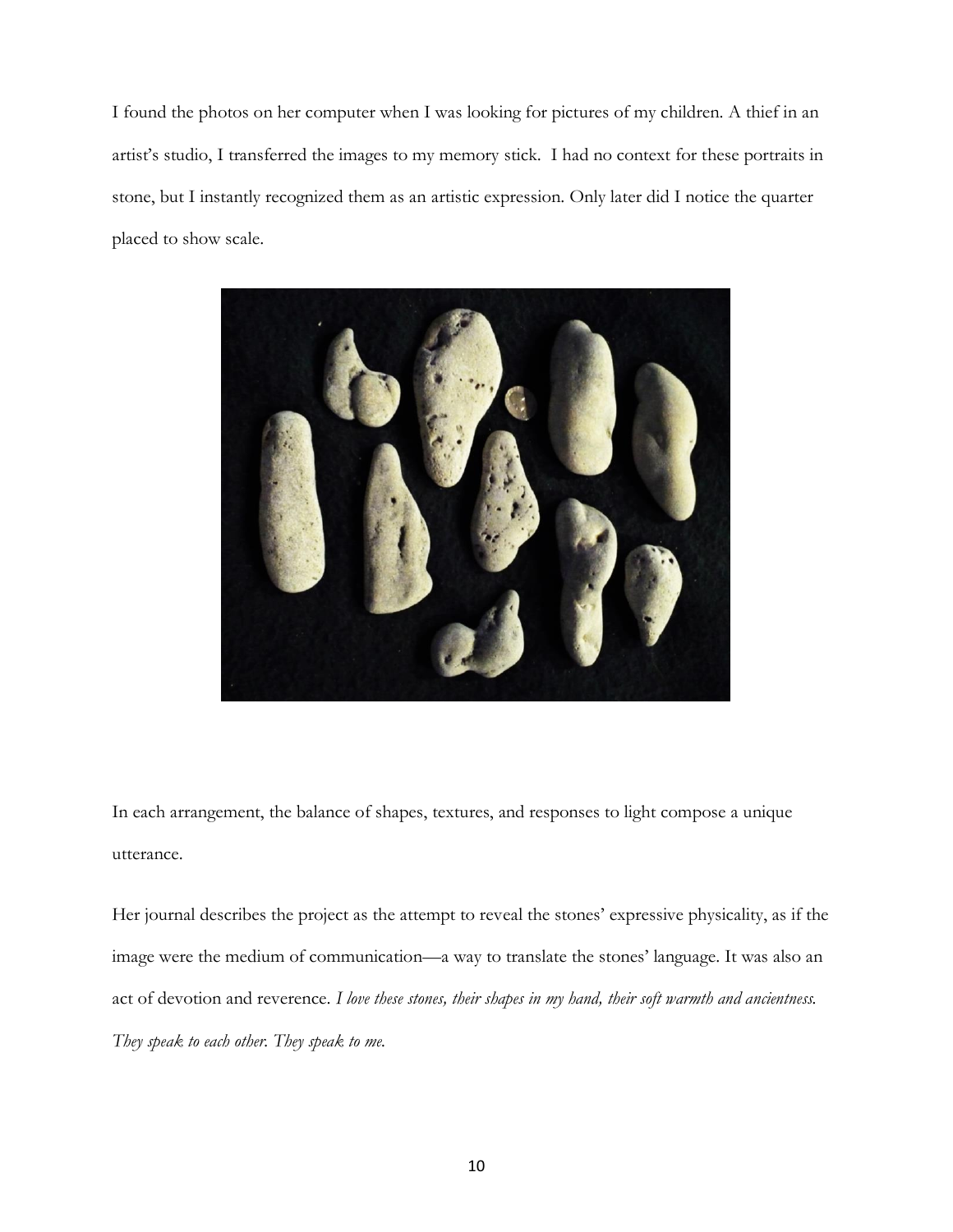As her dementia progressed, she anchored her mind through stones, searching for new ones, piling them in pleasing arrangements, because they held the dearest and most fundamental meaning to her. Transcending language.

Being a language.

## *12. She would be being*

My mother believed she had lived many lifetimes, each with its own path of learning.

*I realized this morning that my supposed lesson in this lifetime—being humbled—has been a dominant theme someone else imposing their needs, wishes, emotions on me and having little care for the consequences to me. I feel invisible sometimes, vulnerable all the time, and very expendable. Dear God, how do I live my best life in the shadow of that? Dear God, please help me to find my true self, be my best self, while still following my path of learning.* 

She viewed the chronic pain of fibromyalgia as a lesson in humility. She confided this to me when I was in my early twenties, and I vividly recall my revulsion. All my ambitions have been defenses against these spurs to humility: the limitations—emotional, physical, interpersonal, and professional—that encircled her.

Had we, her children, limited her, making her feel invisible and depleted, coming to her with our problems and needs even into adulthood?

Or worse, intensified her sense of inadequacy? Over and over, her journal registers her sense of being *inept*. I now see the many subtle ways in which I showed her up by travelling alone, having my own apartment, and devoting myself to my career, as if to say *I am not stuck, the way you are*.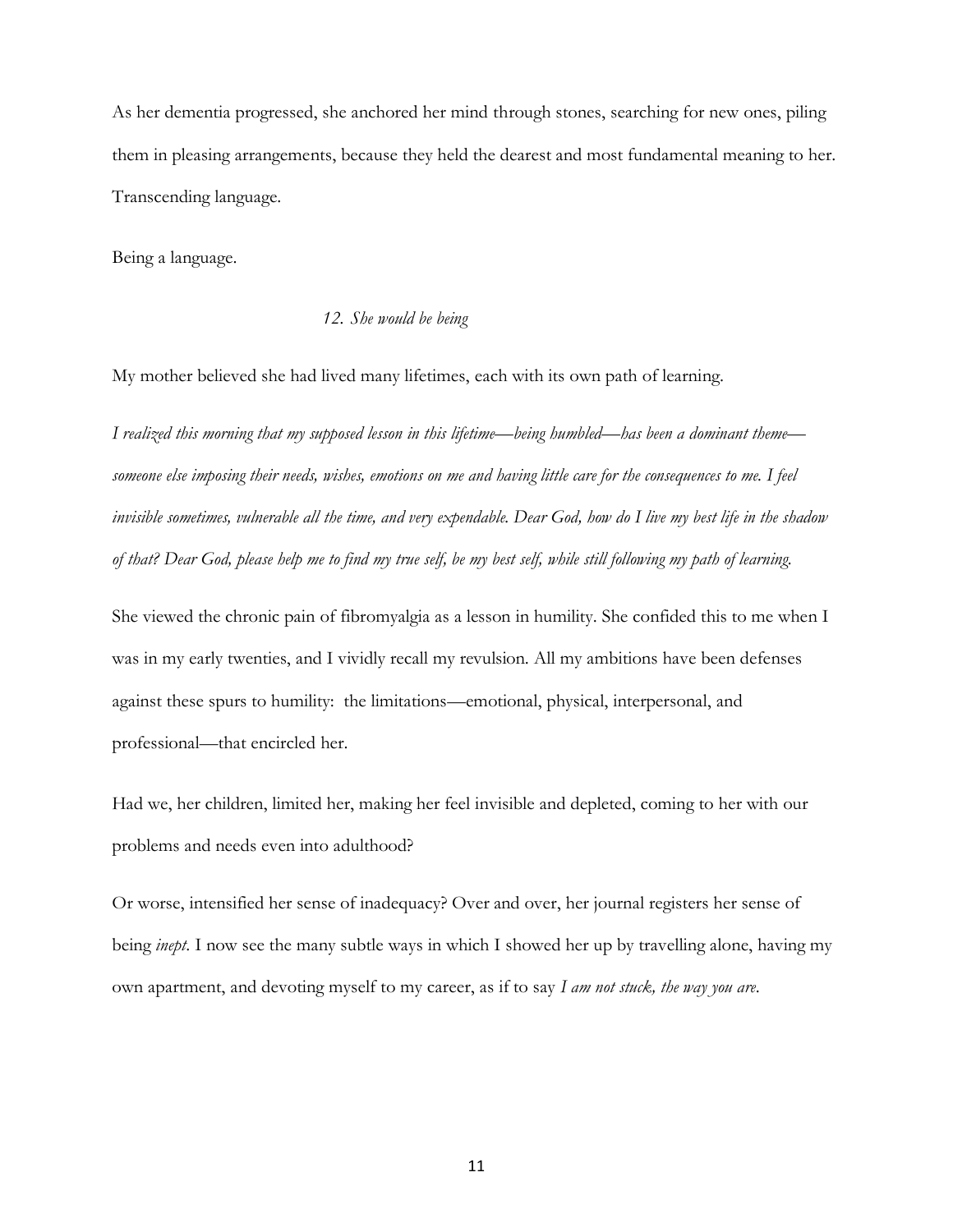Or competed with her. Once, as a child, in one of our rare verbal confrontations, I hissed *Why are you being so veHEment*. She paused, and her frown lifted and broke into a radiant smile as she said, *VEEhement*. I was mortified; words were supposed to be *my* medium, *my* power.

## *13. She would have been being*

In hospice, she grows agitated. We all have the sense of waiting to be seen by someone, for some labor to be induced. Suddenly she lifts the blanket off her abdomen, leans to the side and asks my father in a hushed and urgent voice, *is there a baby in there*?

Talk turns to her niece, who has just had a baby girl. *I want to breathe in a baby*, my mother murmurs. My father asks her if he can tell me about a dream she had a few weeks ago—she had woken up suddenly, crying out *I'm going to have a baby*! They had laughed together over this dream, imagining their children's and grand-children's surprise.

Weeks later, running and weeping on a woodland trail in a world without my mother, I have a vision that stops my tears: that all this life, from infancy through wrinkled old age, is a gestation, and our death day is really an emergence into a new element, a birthday into a new way of being.

As I stop to process this thought, my hair lifts off my neck; an antic whirlwind of energy has come up behind me and encircled me, goosing me, ruffling my hair and clothes.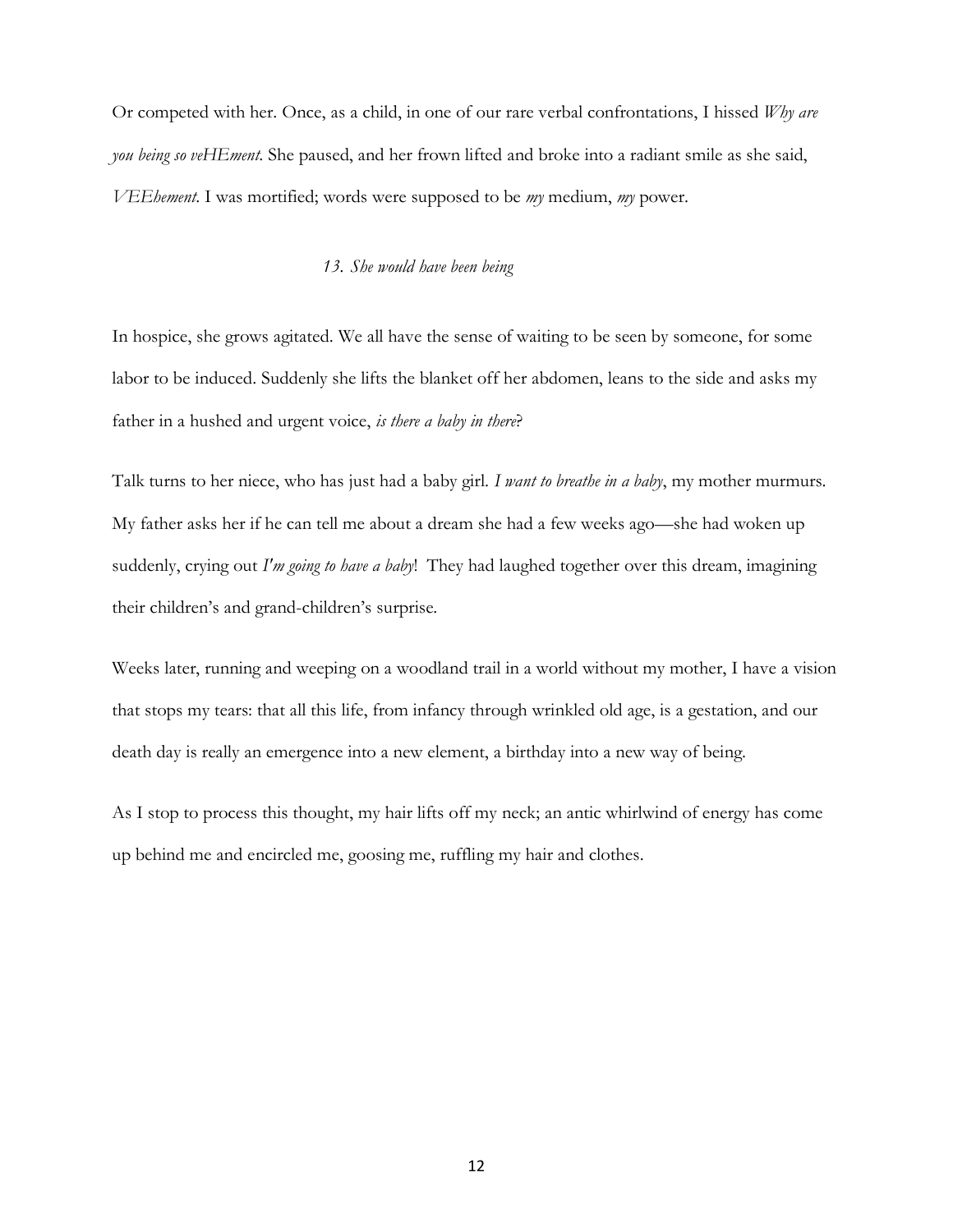### IV. MEMORY, STONES

## *14. She will be*

Mother's Day. I've given my whole self to my garden, planting out seedlings, weeding, raking the oak leaves out from beneath the lavender. I'm about to call my mother when my father calls me: she went into seizures and is now in intensive care, intubated and heavily sedated.

I fly East, my heart shuttling between hope and dread, as if, like fog and water, they are two states of the same matter.

After four days, she surfaced weak but disarmingly herself, delighted to find all four of her children in the room, deeply appreciative of a sip of ginger ale, and grateful to have been let out of the "submarine." She was moved to a sunny yellow room with a view of a shingled cottage. I spend the afternoon with her, amazed at how *herself* she seems, despite persisting confusion. When a young woman comes in to take her vitals, my mother looks up into her face and exclaims with pride and wonder, *All my girl scouts—they've all grown up!* Yet she has the calm of a person returned to themselves.

But at 1 a.m., the hospital calls. They've moved her into a glass-walled observation room near the nurses' desk; she's agitated and paranoid, a condition called sun-downing. *Can you reassure her?* they ask. My father and I both get on the line. She was just sitting by the fire, she explains, when these strange women came into the house and tried to give her drugs. My father reminds her with intense gentleness that she's been very ill; *you had seizures, remember? and the ambulance took you to the hospital*. She seems doubtful when he assures her she's safe. *Who is this?* She asks suspiciously. *It's Art, honey, Art and your daughter Karen*. I promise her that we will be there first thing in the morning; if she goes to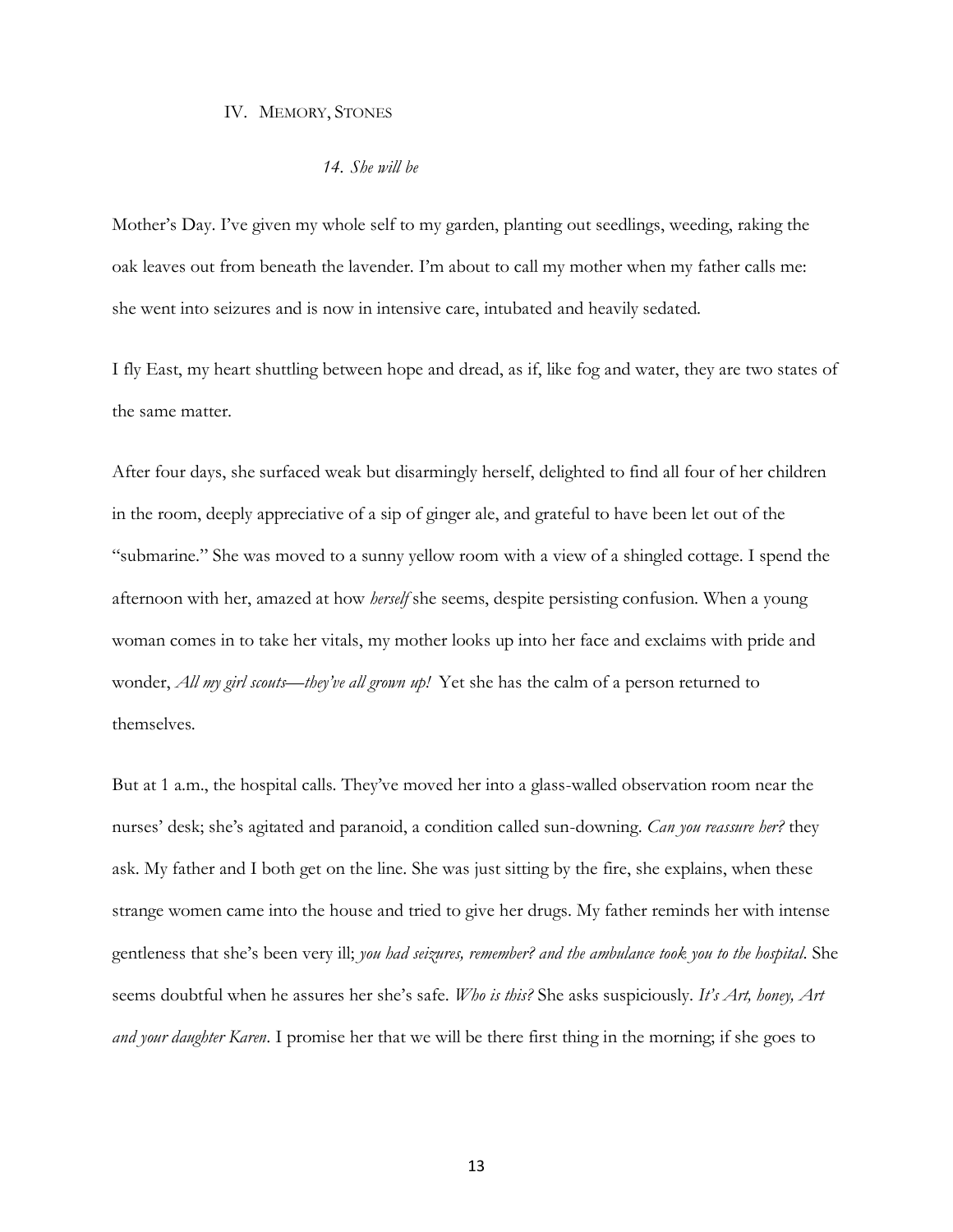sleep, she will wake to find us with her. A brooding pause. *I wish I could believe you*, she says. My heart sinks. My worst fear is being realized: that she no longer will recognize us.

When she returns to the house after her week-long fugue, she looks around with delighted uncertainty, as if she is a tourist. Then she catches sight of her window boxes, which she had planted before her collapse, and her face dawns with pleasure and recognition. She greets them tenderly: *hello, all my little boy flowers and girl flowers*.

#### *15. She will be being*

My mother lived alone in Florida for two considerable periods: in her early forties when she spent winters there to ease her fibromyalgia, and in her late fifties, when she had recovered the memories of sexual abuse.

Finally, she was able to pursue the hard work of recovery without having to consider others' needs, or being defined by her roles as wife or mother. She felt stronger and healthier on her own, more secure in her sense of self. Her diary gives me glimpses, now precious, into her daily life. She would often walk to the Loxahatchee waterway, strip to her bathing suit, and swim out to the sandbar to bask in the sun. I can picture the beauty of her natural, confident strokes. Floating on her back, she watched ospreys gliding, circling, and riding the updrafts, thinking *I want to do that*. She believed a person's spirit could enter an animal, that if a bird or manatee approached her, it was a message from a lost loved one. Whenever she looked into the world, the world looked back into her.

Three months after her death, I go away by myself to a cabin surrounded by ferns, nettles, and trillium, needing to restore my sense of myself, as if my *self* were a disturbed body of water that only solitude could clear. I set down the weight of others' needs and expectations and am alone with my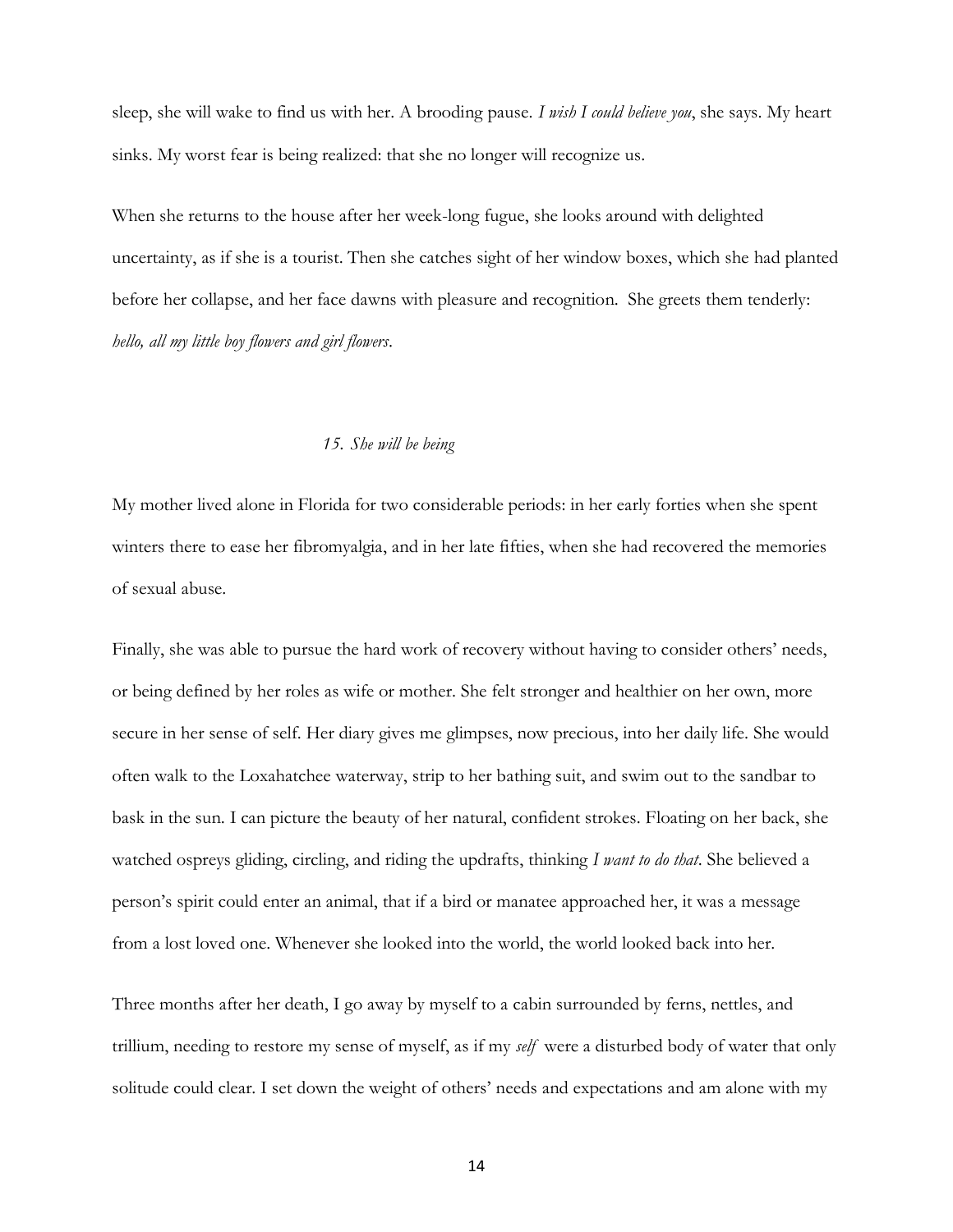heartful of grief. A small black snake with eyes like obsidian beads pauses on the path to observe me. It doesn't move, even as I crouch before it, even as I stroke the pliable fine mail of its back.

A year after her death, I'm diagnosed with fibromyalgia.

A lifetime of mirroring my mother—on what verge will it stop? Is this a drastic tactic in my struggle to come close to her?

# *16. She will have been*

I still have the faint picture of my mother's hand, lit only by the monitors, which my sister sent to me on Mother's Day. On the night flight toward her intensive care room, I depleted my phone battery, looking at the pale, oval nails, the shapely fingers that will not have time to thicken or gnarl. By the time I arrived at the hospital, the breathing tube had been removed, and in her drug-induced sleep she murmured continuously like a brook—she who had been so quiet, who always had spoken her inner thoughts reluctantly. As if she is an oracle, I lean close and transcribe the fragments into my journal.

Now it's Valentine's day, and I know I will lose my mother, most probably within the week. As each hour of my night flight passes, I struggle against the desire to arrive, because arriving brings her death closer in time and space.

She will be able to speak for a single day. Gradually, she falls into a coma that seems like a dreamless sleep. Her dying seems like one long day, since she never wakes. The days are marked by the hibiscus flower we put behind her ear; when it grows limp, we replace it with a fresh bloom. For five whole days she will not move at all; the olive shell we put in the palm of her hand is there for her last breath.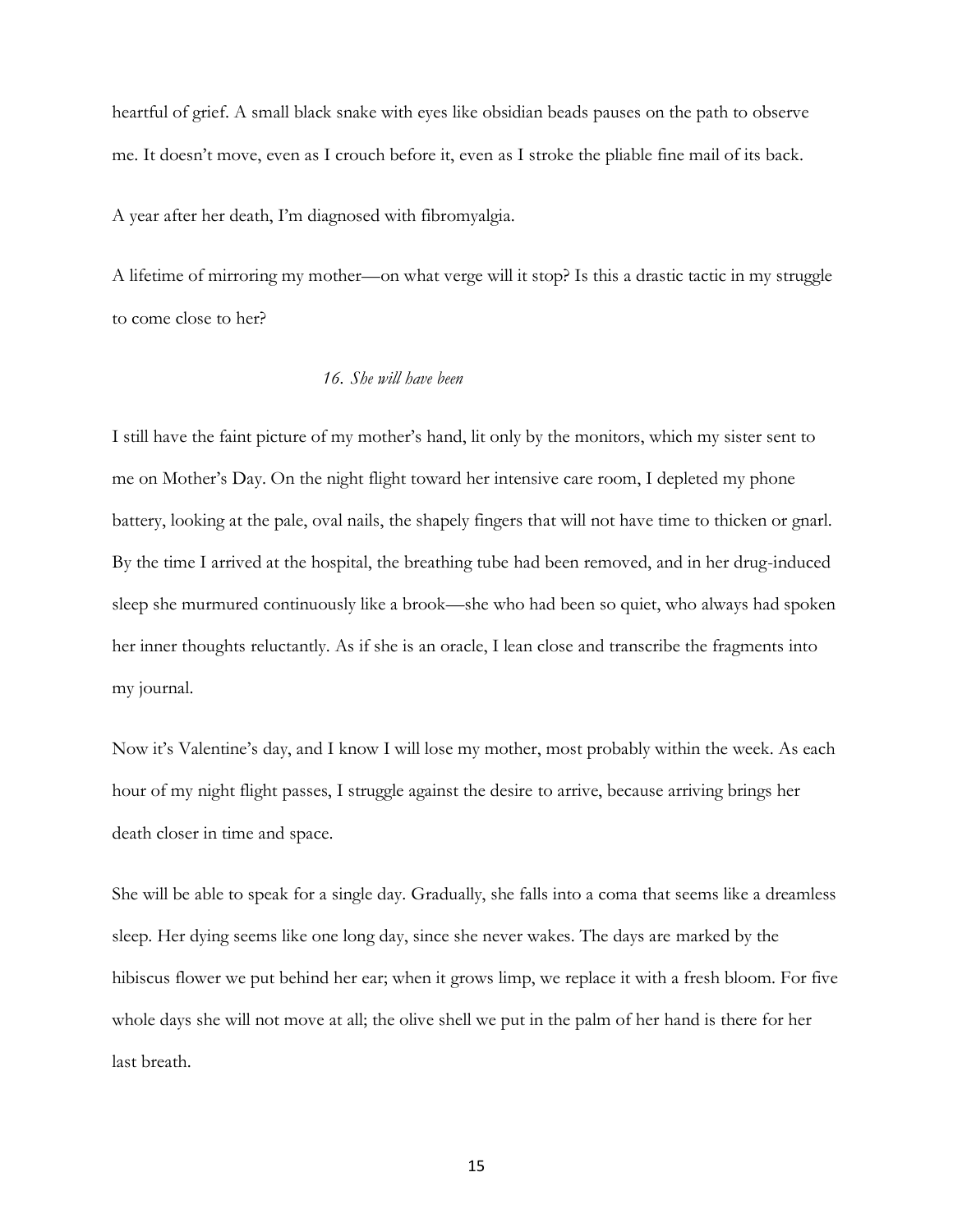Whenever I work on this essay, I'm overcome by the urge to sleep. I curl up on the small couch in my university office, dimly aware of the conversations taking place in the hall, my colleagues' offices, or the classrooms nearby. Whole sections of this piece come to me in dream, as if fed to me.

#### *17. She will have been being*

Her death was not so much a surprise, as the disorienting acceleration of what we feared. When my children and I visited in December, she could repeat all my daughters' favorite stories, such as how she met my father on the beach at Bluff Point when she was fourteen. She had gotten her hair cut and bought a pale pink bathing suit with her own money. *I wanted to be*, she said, hesitating a little, *all new*.

My father chose not to reveal to her the diagnosis, because she couldn't have remembered it, and he would have to repeat over and over *glioblastoma*, that terminal decree. She thought that, like her mother, she had had suffered a stroke and been moved to a rehab hospital. *I hope they can help me,* she said the first day, but as more of her brothers arrived and as her children flew to Florida from Connecticut and New Hampshire and Oregon, she stopped speaking of treatment.

*Glio*, from the Greek root for clay; *blastoma*, from the Greek root for budding. There is a poetic justice to her brain tumor. It was the size of a palm-filling stone. There is a mercy to the tumor, which spared her the terrifying dismantling of advanced dementia, taking her gently and quickly, with little physical pain.

Late at night of the last evening she was conscious, she said to my sister, *I know I need to leave, but I'm not sure how. Can I leave out the window?* she asked, looking wonderingly at the night sky. *Can I leave that way?* she asked, looking toward the door.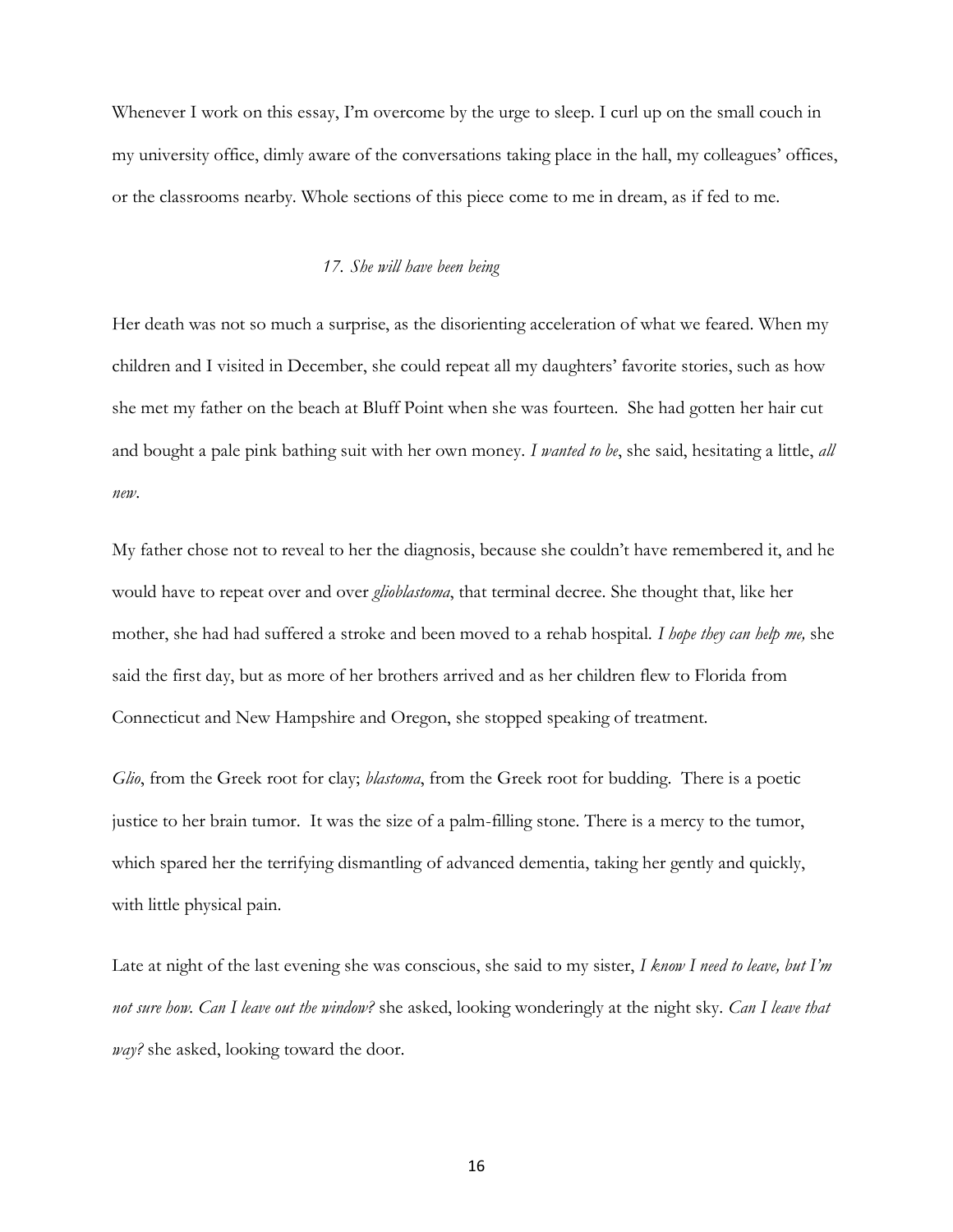In the morning, I try to open the windows so her spirit can leave, but they are nailed shut.

#### V. THE SMALL SELVES HAUNTING US IN THE STONES

#### *18. She be*

Returning home for her August memorial, the first thing I do is walk down the steep trail to the shore.

Still there, the stones she fit into the seams of the boulders and packed between the roots of trees.

I crouch at the tideline to look close, to see if I can find any particle of her ash among the pebbles, sand, and shining flecks of mica. Years ago, she had said to my father *scatter me everywhere*, so he had placed a third of her ashes on this shore, a third at her favorite beach in Florida, and a third on the beach where they met when she was fourteen. She could be in the North Atlantic, in the Gulf Stream; she could be incorporated into anything that lives in or near this cove, from a minnow to a shore reed to an osprey.

I wonder how long it will take for storms, tides, and time to scatter her stones. I will look for them the rest of my life.

In the back yard of my house, half-hidden between two tall sedums, I keep a pile of stones selected from collections. My daughter has placed a trio, one atop another, on her windowsill. They *be* her; they are a way to draw her close. They soften the rending paradox of *She is dead*.

Three months before her death, she comes out of her bedroom in her peacock blue robe, pulling her long braid over her shoulder. When she sees me in the sunroom, her face lights up; *how on earth*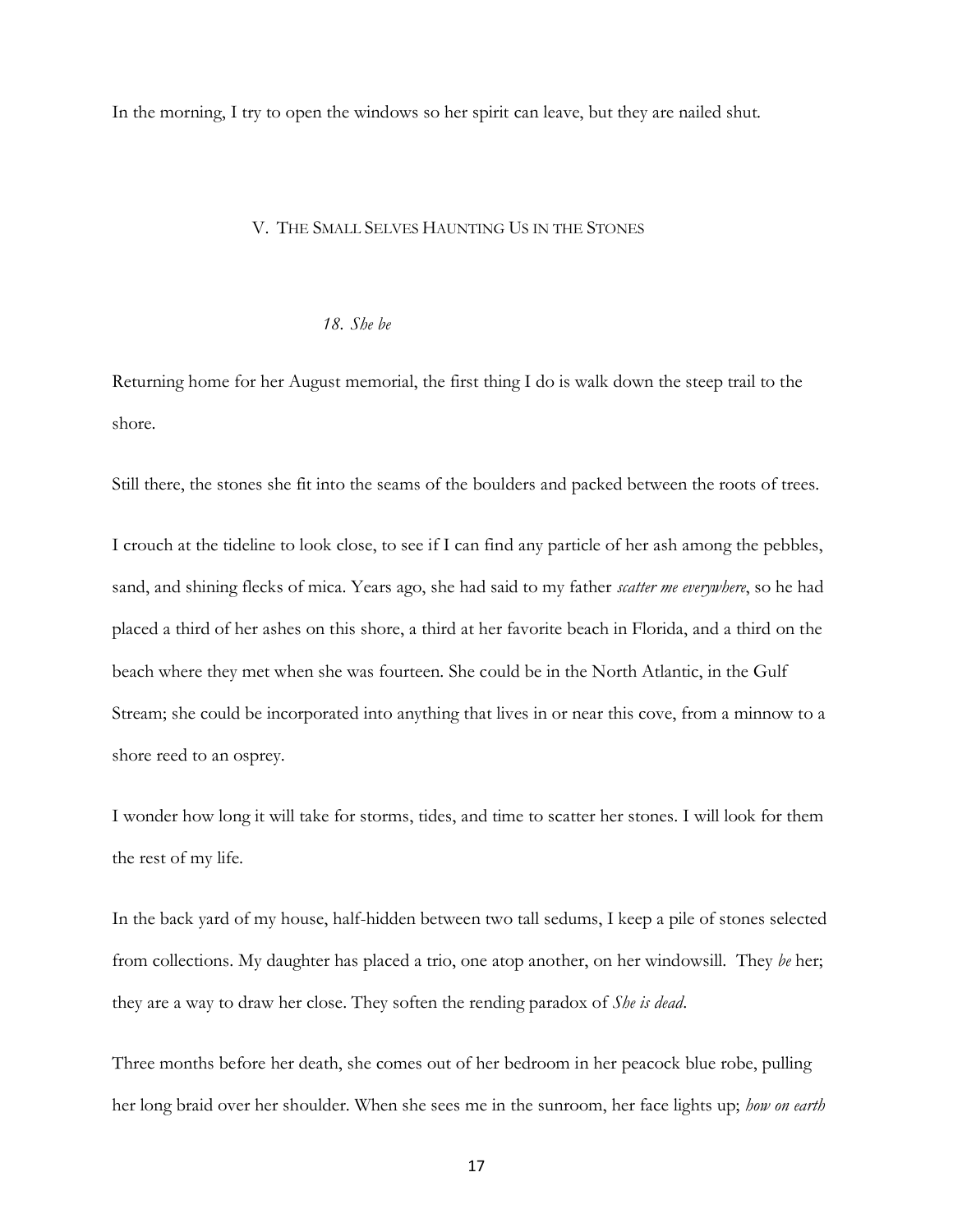*did you get here* she cries out softly, in delight and wonder, crediting me with materializing out of nowhere. She doesn't remember yesterday's ride to the airport, and my girls running to be enfolded by her.

## *19. She were*

A few days after her memorial, my father and I visit a new museum dedicated to the Pequot Indians who had a settlement on our shore. My mother had looked forward to visiting it, but she died before it opened. Among the museum exhibits, I see amulet pouches that contain tiny animals carved of stone. I remember my mother approaching me on the shore softly, reverently, a flake of stone balancing on her fingertip. *How do you suppose they were able to carve a snail so small and yet with so much detail*, she had exclaimed in a half-whisper, so full of awe that I had claimed to see it, too.

We wander paths and trails through a garden of medicinal plants, where pestles rest in mortars ground into the glacier-scarred bedrock. A pile of stones catches my eye; near it is a supply of cobbles in a barrel. *Please take a stone,* the sign says, *and add it to the memory pile*; it was the custom for the Pequots and Mohicans to mark the location of significant events or holy sites with piles of stones, and to pile stones on the graves of their people. My father and I take one and gently nest it near the summit.

### *20. Be*

I'd thought the loss of a parent was the experience which would complete me, grow me up like labor and a child of my own. One of those experiences which, while shattering, is also the making of us. As if we are incomplete until we are—incomplete. Instead, I felt orphaned and bewildered; how